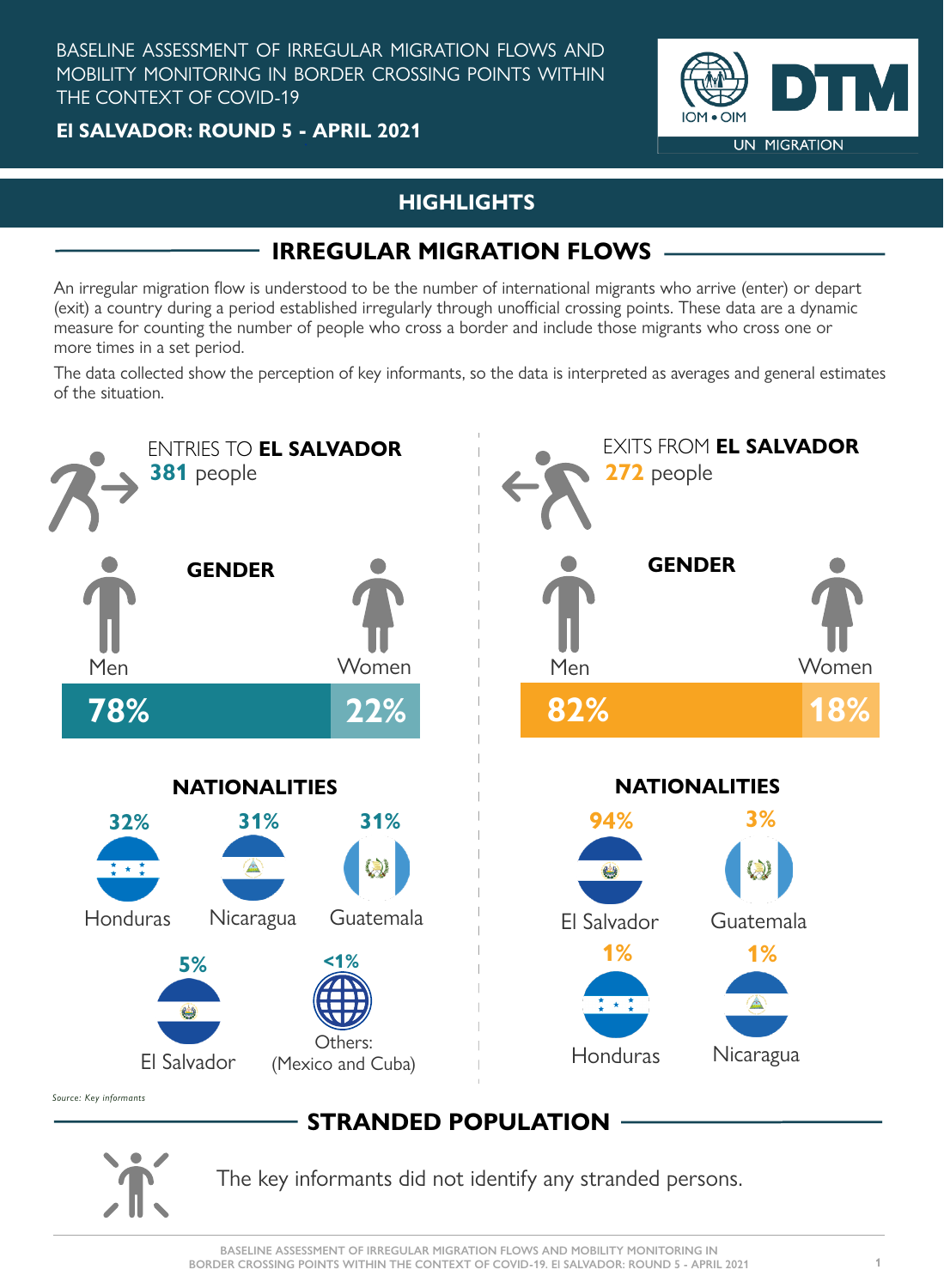The DTM (Displacement Tracking Matrix), through the sub-components flow monitoring and mobility tracking, is a methodology whose purpose is to quantify and analyse trends in migration flows and the presence of migrants in specific localities during a specific period. Data were collected through interviews conducted remotely with strategically selected key informants. Information from the following sources was used: General Office of Migration and Immigration (DGME); National Civil Police Force (PNC); International Health Office (OSI); San Miguel Protection Board; and the National Children and Adolescents Protection Board (CONNA). The interviews were conducted in May 2021.

The data collected are either the result of systematic records of field observations or migration control actions or reflect the perception of the interviewed key informants. In both cases, the estimates could be biased due to the difficulty to estimate irregular migration flows that have not been recorded by the relevant authorities. In addition, significant discrepancies exist between the estimates of the population flows provided by the different key informants, both in quantitative and qualitative terms, and the available information does not enable judging the quality of the information provided. Therefore, the results from this report are general approximations of the situation.



Basemap source: ESRI and UN World Map This map is for illustration purposes only. The boundaries and names shown and the designations used on this map do not imply official endorsement or acceptance by the International Organization for Migration.

### **METHODOLOGY**

### **Sources:** 19 Key Informants Interviewed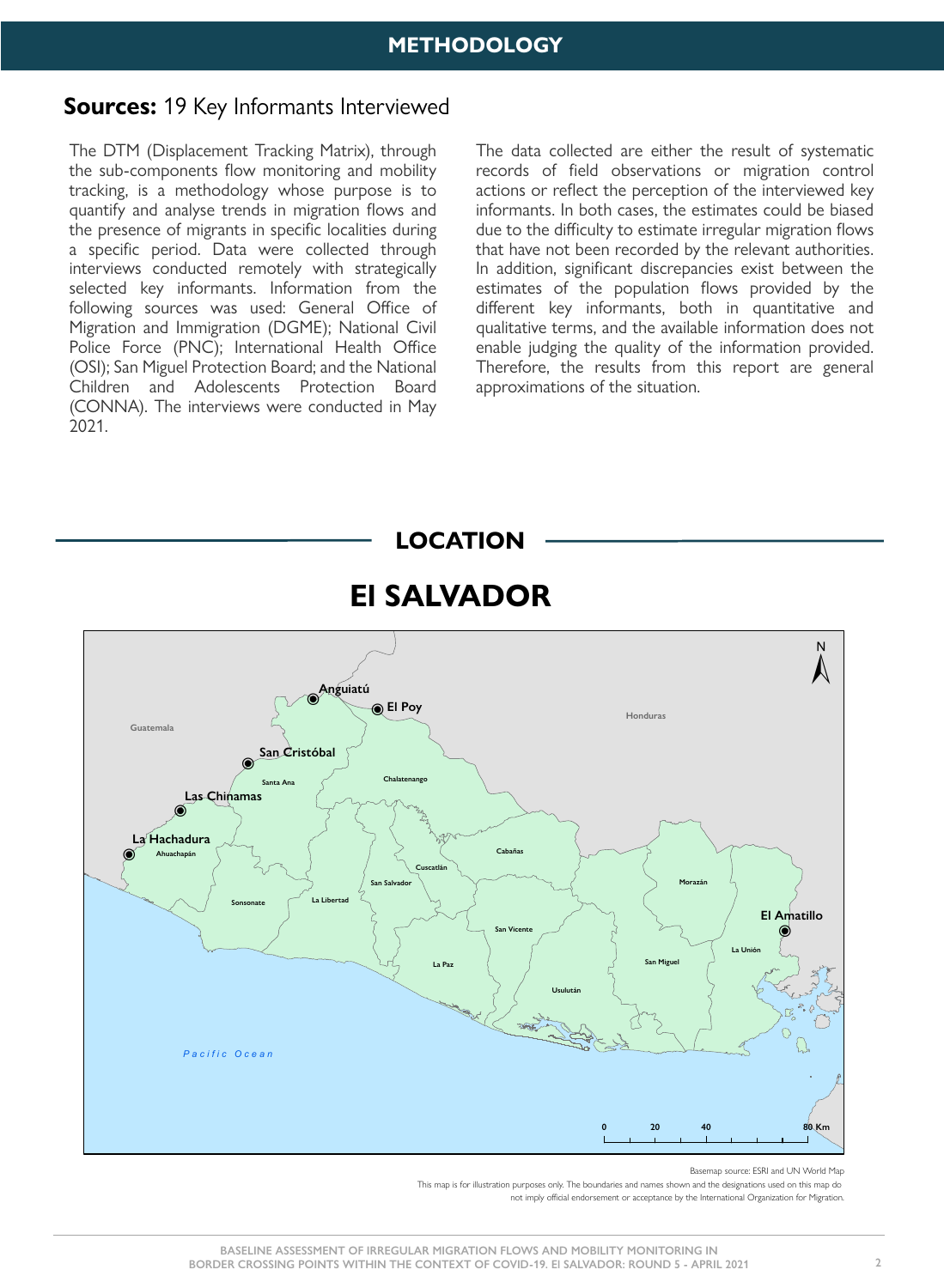In April 2021, the General Office of Migration and Immigration (DGME) updated the health provisions for the entry of migrants to the country. Two categories

were established:

• Individuals who have not been vaccinated against COVID-19 must submit a negative COVID-19 viral test result (PCR, NAAT or LAMP) issued a maximum of 72 hours prior to entry.

In El Salvador, the border patrols of the border security division of the National Civil Police Force (PNC) implemented the "Traveller's Plan" in April, with the main objective of conducting inspections in various hotels to verify if the foreign nationals staying at the hotels have regular migration status in El Salvador and in addition, to identify potential cases of migrant smuggling and trafficking.

• Individuals who have been vaccinated against COVID-19 must submit the original vaccination record certifying compliance with the complete doses of the vaccine. Individuals who have only received one of the two doses must submit a negative COVID-19 viral test result issued a maximum of 72 hours prior to arrival or entry.

The change in the US administration has generated expectations in the country, particularly regarding the reunification of boys, girls and adolescents with their families. However, in April Mexican President Andrés Manuel López Obrador announced the strengthening of the country's strategy against irregular migration flows from Central America (mainly from Guatemala, Honduras y El Salvador).



In April, the State Department's special envoy visited El Salvador to meet with representatives of the Northern Triangle countries of Central America, with the objective of coordinating efforts and identifying comprehensive solutions to address the main causes of migration, and particularly irregular migration, and to expand the humanitarian efforts to enable access to protection for persons in vulnerable situations.

### **SITUATIONAL CONTEXT**



*Street sales of face masks. Northern Central American countries (Guatemala, Honduras and El Salvador) © IOM 2020*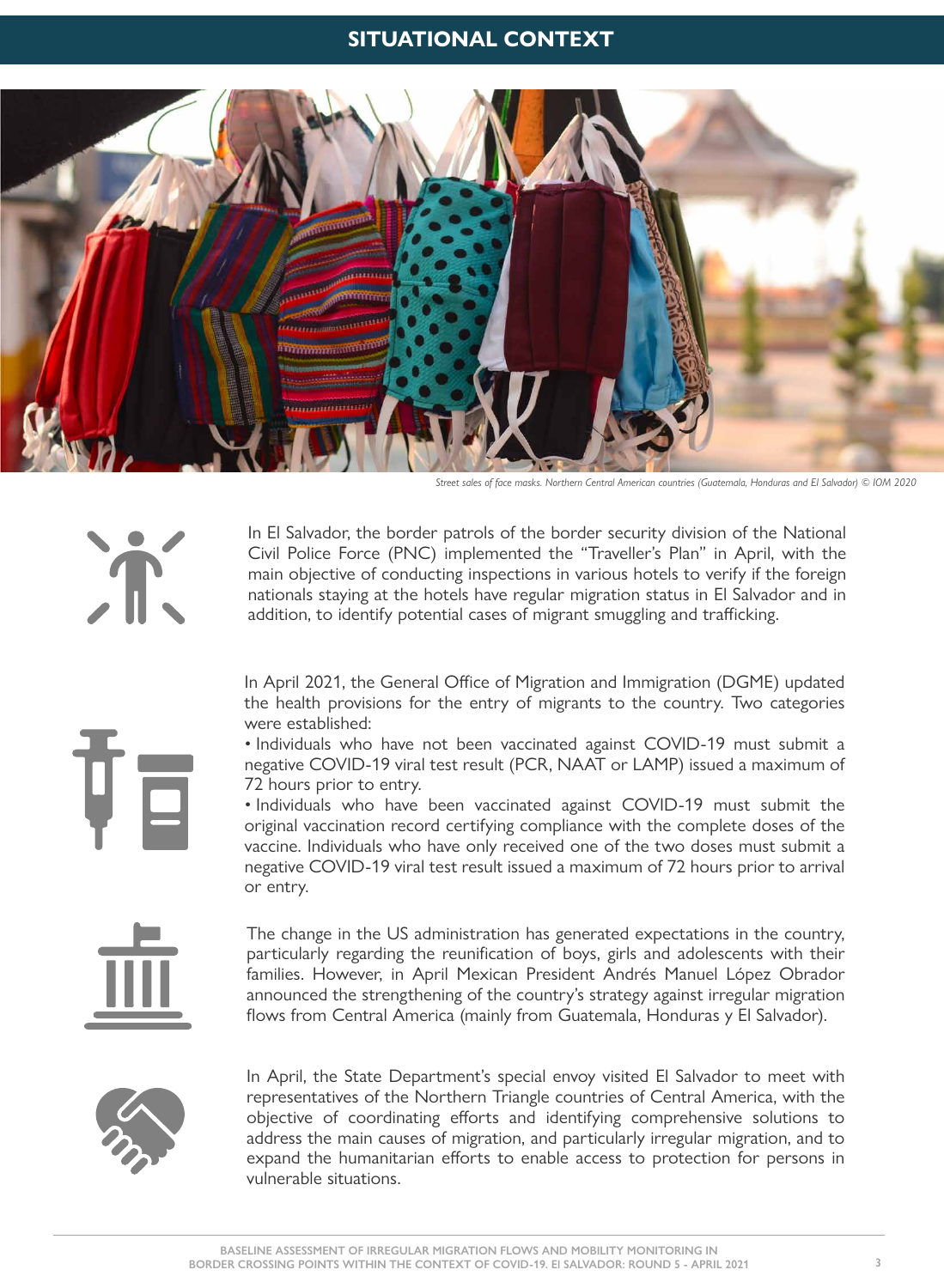Regarding the migration flows entering the country, the data provided by the key informants showed that the El Amatillo border crossing was the main point of entry in April, with 160 entries. In addition, 100 persons entered the country through San Cristobal and 60 through Las Chinamas. In the three other border crossings, no more than 30 persons entered the country.

However, specific cases of senior citizens and LGTBIQ+ populations were identified. In addition, boys, girls and adolescents are the most represented category of persons in vulnerable situations – 15 persons, thus accounting for at least 4% of the migrants.

Furthermore, 78% of the persons entering the country are men. With regard to persons in vulnerable situations, limitations of the field staff persist regarding their ability to identify differentiated profiles. Thus, the key informants provided quantitative data according to their capacities.





Average Number of Persons Identified

**BASELINE ASSESSMENT OF IRREGULAR MIGRATION FLOWS AND MOBILITY MONITORING IN BORDER CROSSING POINTS WITHIN THE CONTEXT OF COVID-19. El SALVADOR: ROUND 5 - APRIL 2021** 

Source: Key informants.

Source: Key informants.

#### **Monthly approximation of persons entering irregularly , by Gender and Border Crossing (April 2021)**

### **INCOMING MIGRATION FLOWS**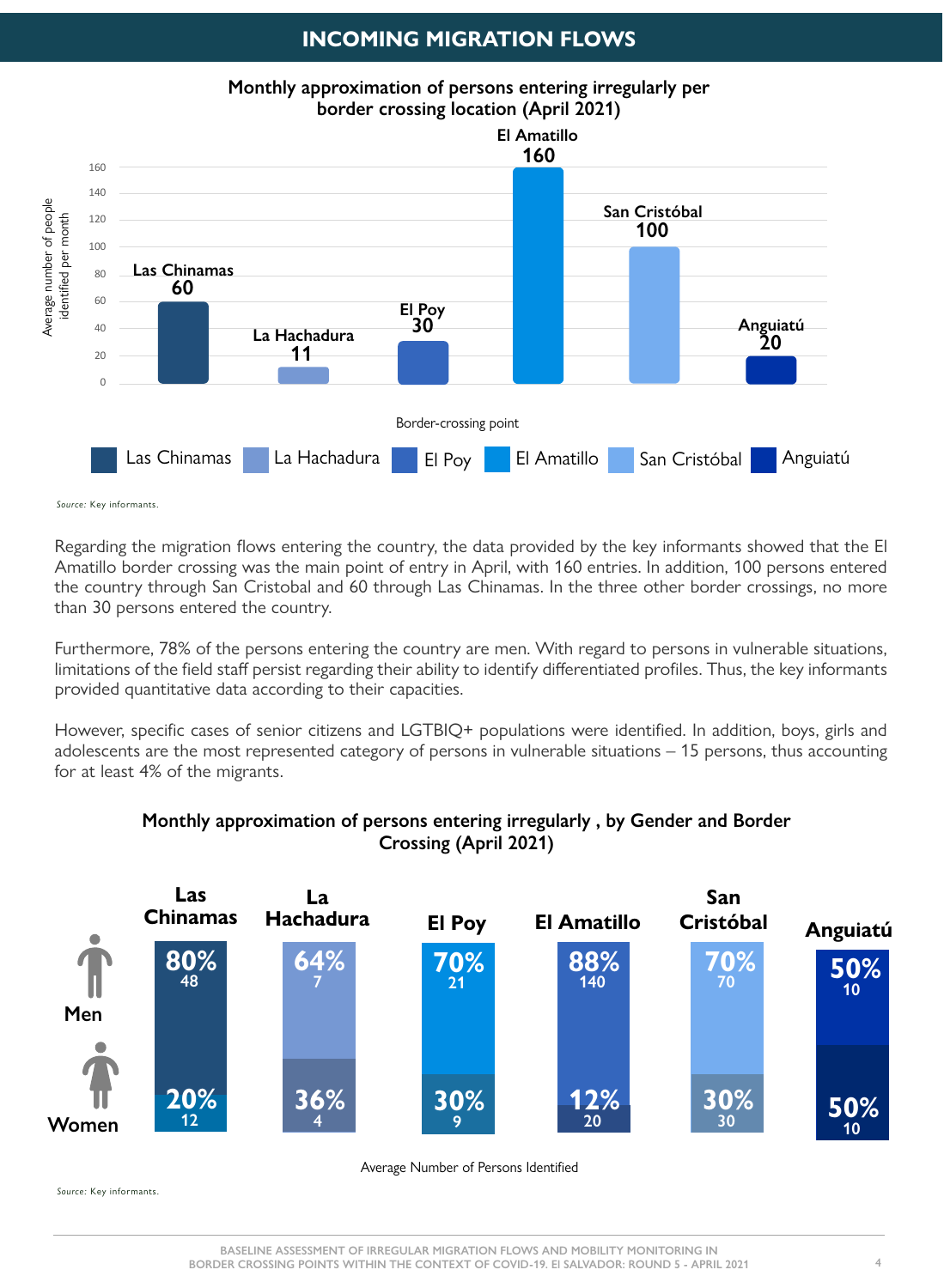The flow of migrants entering the country included equal numbers of individuals of three nationalities: Nicaragua, Guatemala and Honduras. Guatemalans enter the country mainly through the Las Chinamas and San Cristobal border crossings and, to a lesser degree, through Anguiatú. Nicaraguans use the border crossing of El Amatillo and, to a lesser degree, San Cristóbal. And the majority of Honduran nationals enter the country through El Amatillo and El Poy. In addition, two extra-regional migrants of Cuban origin were identified entering through El Amatillo.

Regarding the reasons for migration, family reunification within El Salvador and the need for health care in the country's hospital network were highlighted, as well as the improvement of their economic conditions, and labor migration for agricultural work.



Source: Key informants.

**Monthly approximation of persons entering irregularly by Nationality and Border Crossing (March 2021)**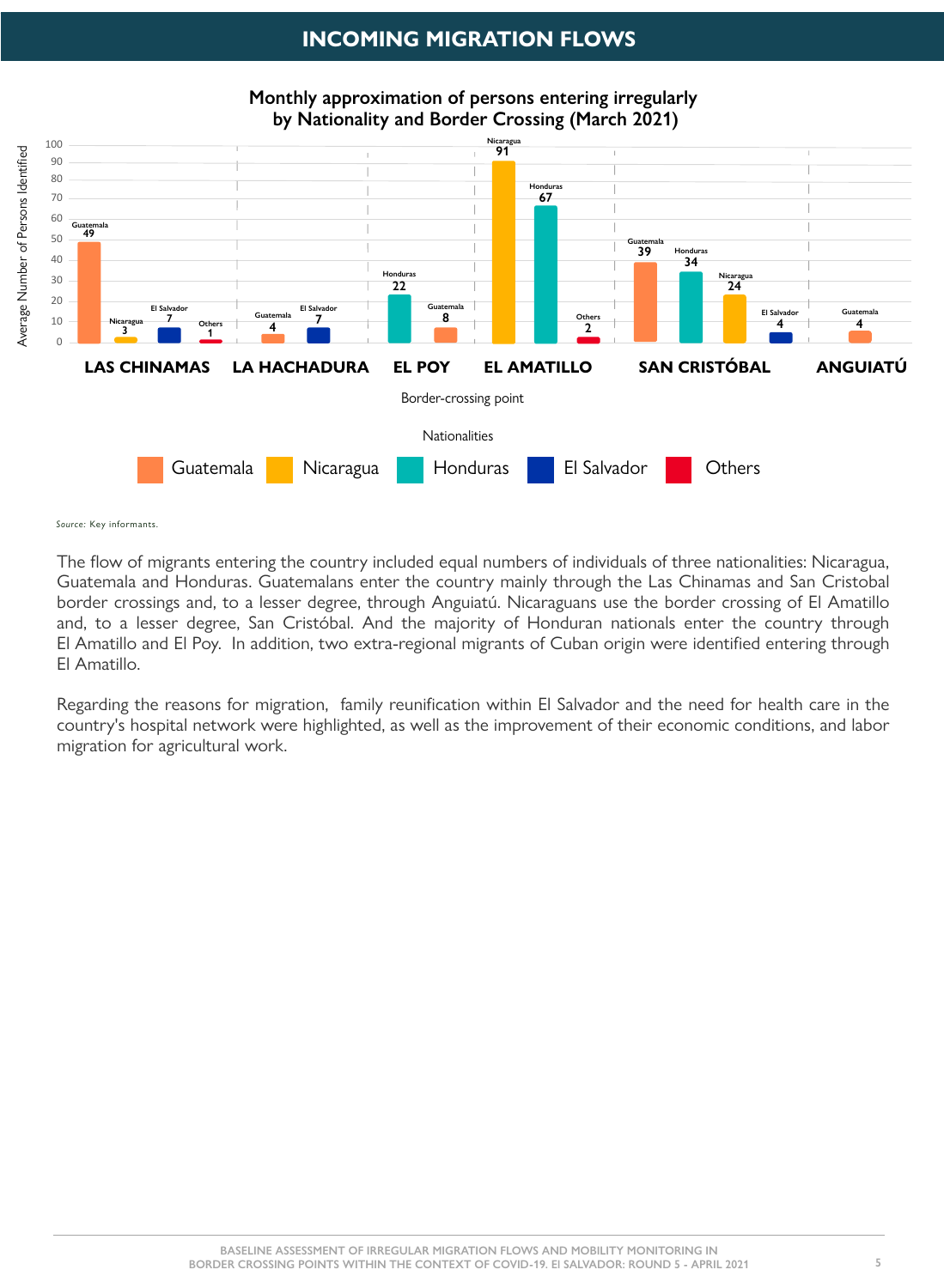The data provided by the key informants about the different border crossings show that 150 persons left the country through the border crossing of Las Chinamas and less than 50 migrants left through each of the other border crossings.

Regarding the composition of the migration flows by gender, 8% of the persons exiting El Salvador are men. However, for Las Chinamas this percentage reaches 95%. In addition, the key informants identified that the majority of migrants (that is, more than 70%) travel in groups of 2-7 persons.

With regard to persons in vulnerable situations, limitations of the field staff persist regarding their ability to identify differentiated profiles. Thus, the key informants provided quantitative data according to their capacities. Boys, girls and adolescents are the largest category of persons in vulnerable situations - 45 persons, thus accounting for at least 17% of the migrants.



Average Number of Persons Identified

### **OUTGOING MIGRATION FLOWS**



#### **Monthly approximation of persons leaving irregularly, by Gender and Border Crossing (April 2021)**

Source: Key informants.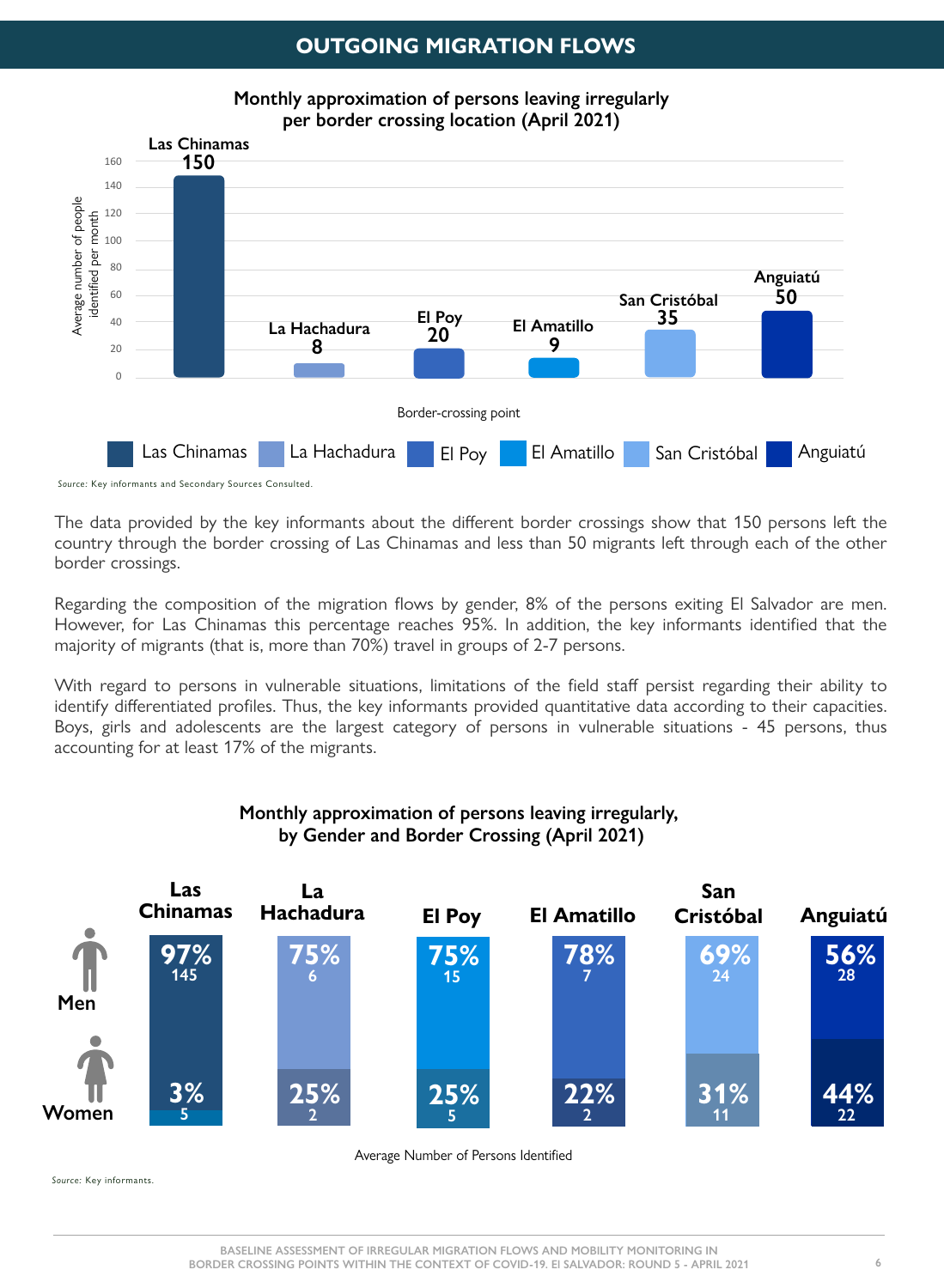Furthermore, 94% of the persons leaving El Salvador in an irregular manner are Salvadoran nationals. They use mainly the border crossing of Las Chinamas, and to a lesser degree, the border crossings of Anguiatú, San Cristóbal and El Poy.



### **OUTGOING MIGRATION FLOWS**



*Organizational meeting of IOM officials. Northern Central American countries (Guatemala, Honduras and El Salvador) © IOM 2020* 

Source: Key informants and Secondary Sources Consulted.

#### **Monthly approximation of persons leaving irregularly by Nationality and Border Crossing (March 2021)**